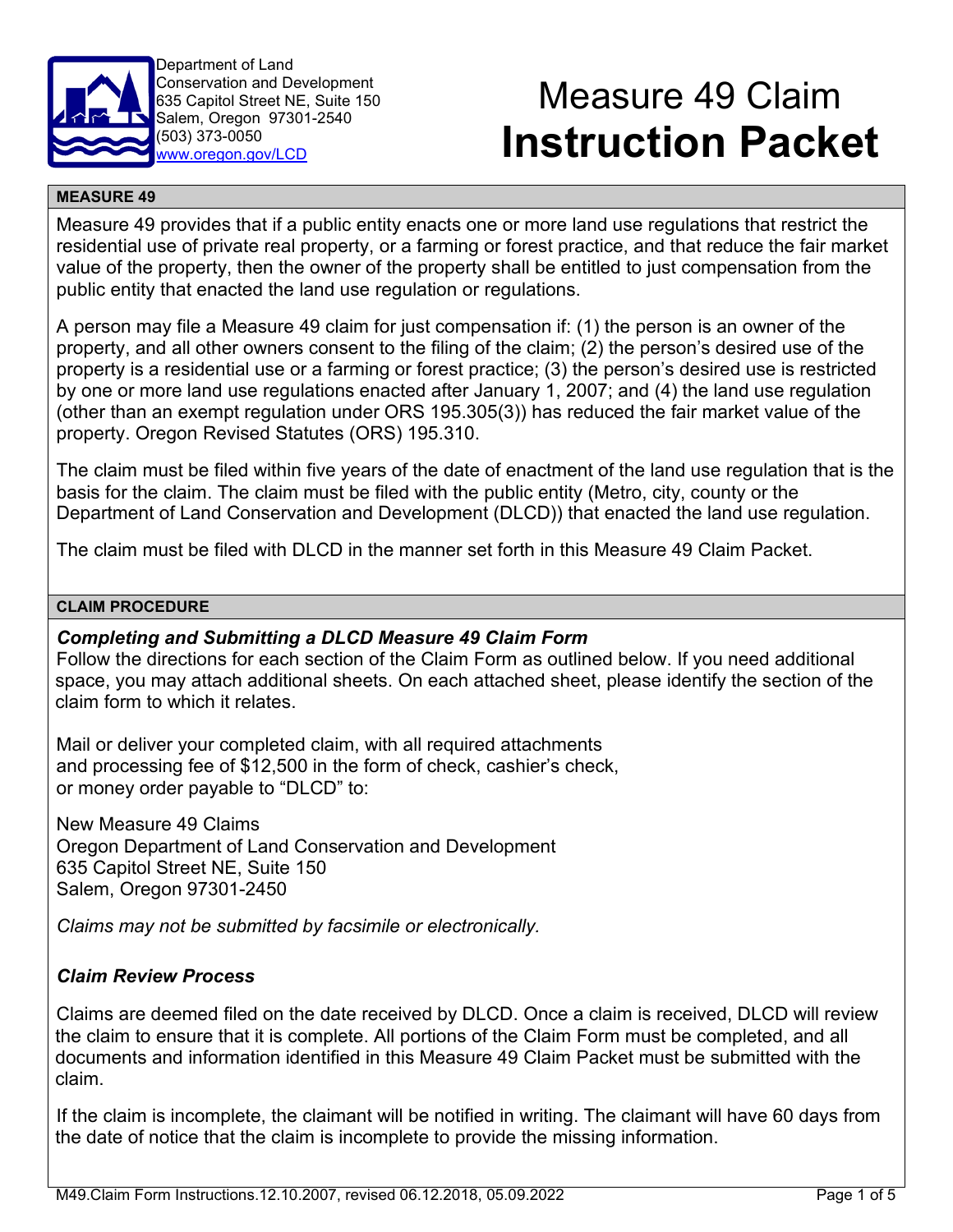The claim is deemed complete on the date DLCD receives the missing information, part of the missing information and a written statement from claimant that the remainder of the missing information will be not be provided, or a written statement from the claimant that none of the missing information will be provided. Once the claim is deemed complete, DLCD will provide written notice of the claim to all owners of the property, all persons described in ORS 197.763(2) (neighboring property owners), and the local government in which the property is located. DLCD will accept public comment on the claim prior to issuing a final determination. The state is required to issue a final determination within 180 days of the date the claim is deemed complete.

#### **SECTION I. NAME AND CONTACT INFORMATION OF THE CLAIMANT(S)**

# **Who is an Owner?**

A claimant must be an "owner" of the real property that is the subject of the claim. ORS 195.310(18) defines an owner as:

- **The owner of fee title to the property as shown in the deed records of the county where the** property is located;
- The purchaser under a land sale contract, if there is a recorded land sale contract in force for the property; or
- If ithe property is owned by the trustee of a revocable trust, the settler of a revocable trust, except that when the trust becomes irrevocable only the trustee is the owner.

Each person or entity (such as a corporation or partnership) must be identified separately, even if ownership is jointly held (e.g., married couples must be identified individually). If an owner is an entity, the claim form must be executed by an individual who has the authority to act on behalf of the entity. If the property has been placed in trust, the claimant should be the trustee(s) of the trust.

Each owner must decide whether he, she or it wants to be a claimant. In deciding whether or not to be a claimant, owners should be aware that *only one claim* may be filed for the same property regarding the same regulation. Therefore, if an owner chooses not to be a claimant, that owner will not be able to file another claim for the same property regarding the same regulation.

# **SECTION II: NAME AND CONTACT INFORMATION OF ALL NON-CLAIMANT OWNERS**

All owners of the property must be identified on the claim form. Use this section to identify all additional owners of the property that choose not to be a claimant.

In addition to providing the name and contact information of all non-claimant owners of the property, all non-claimant owners must execute a Non-Claimant Owner Consent Form. A Non-Claimant Owner Consent Form for each non-claimant owner must be submitted with the claim. Under Measure 49 all non-claimant owners of the property are required to consent to the filing of a claim, even if the owner does not wish to be a claimant or otherwise participate in the claim.

# **SECTION III: NAME AND CONTACT INFORMATION OF PRIMARY CONTACT OR AGENT**

If the claim is submitted by two or more claimants that are not represented by an agent, designate one of the claimants as the primary contact. If the claim is submitted by an agent on behalf of the claimant(s), please identify the name and contact information of the agent. If the claim is submitted by an agent on behalf of the claimant(s), a written notarized statement or a Power of Attorney signed by all claimants authorizing the agent to act on behalf of each claimant must be attached.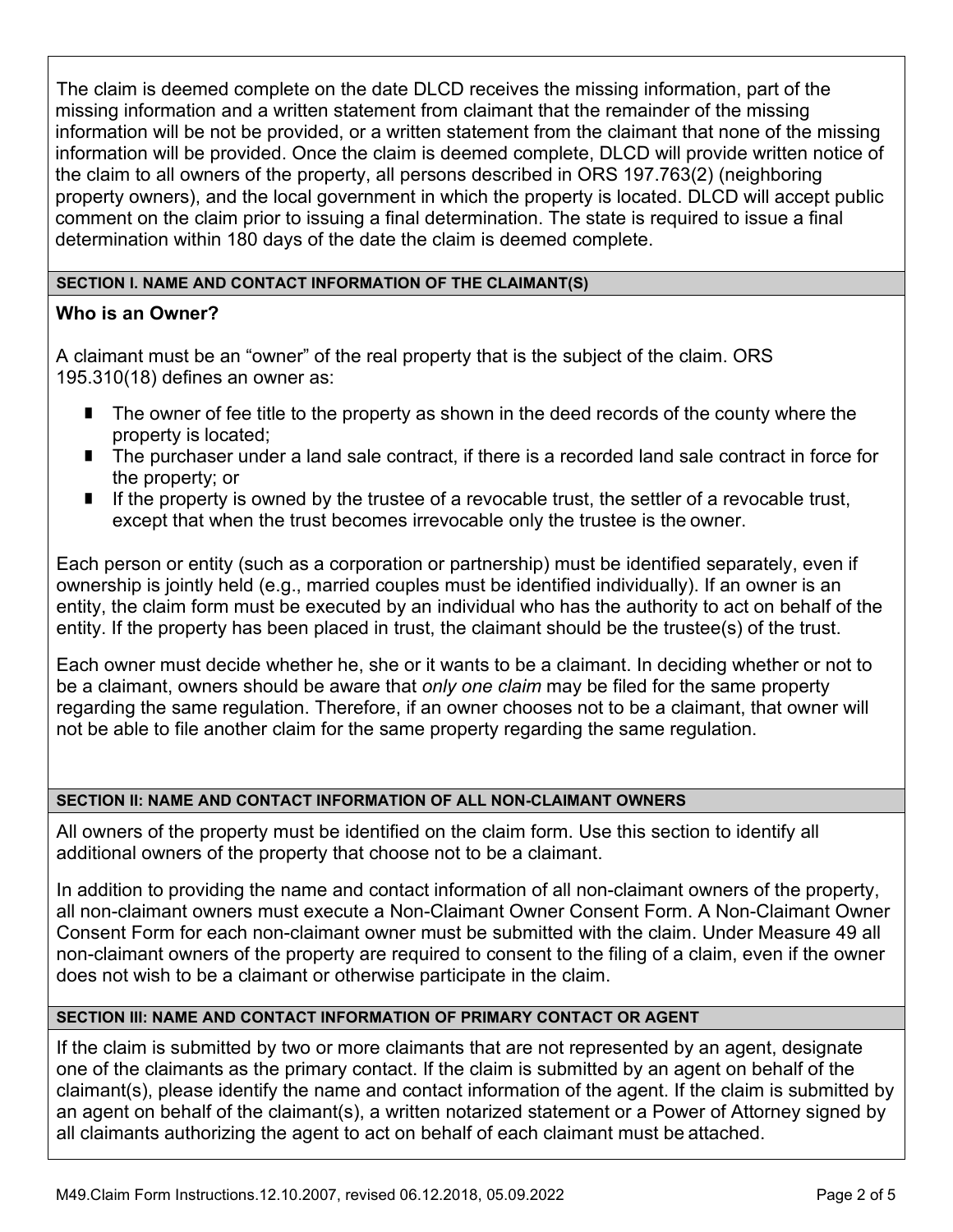#### **SECTION IV: IDENTIFICATION OF PROPERTY AND ACQUISITION**

ORS 195.300(20) defines "property" as "the private real property described in a claim and *contiguous* private real property that is owned by the same owner, whether or not the contiguous property is described in another claim, and that is not property owned by the federal government, an Indian tribe or a public body, as defined in ORS 192.311."

In this Section of the claim form, identify the private real property that is the subject of the claim and all contiguous real property owned by the same owner(s). Contiguous real property is any real property that shares a common boundary (including across a road and common corner) with the real property that is the subject of the claim.

In addition to the information required in Section IV of the claim form, you must also submit with your claim a title report, a deed card, and an assessor's map of the property, consistent with the following requirements:

# **Title Report:**

The claim must include a title report prepared by a title insurer holding a certificate of authority issued by the Director of the Department of Consumer and Business Affairs. The title report must:

- 1. Identify all owners of fee title and all purchasers under a land sale contract, if any, as of the date of the report as shown in the deed records of the county where the property is located; and
- 2. Identify the date that each claimant acquired fee title or the date each claimant became a purchaser under a land sale contract, if any, as shown in the deed records of the county where the property is located; and
- 3. Include a chain of title from the date of the enactment of each land use regulation identified in the claim to the date of the title report, as shown in the deed records of the county where the property is located.

The title report must be accompanied by copies of all deeds, land sale contracts, and other recorded documents that establish the fee title of all owners or the owner as a purchaser under a land sale contract, that establish the date that each claimant acquired fee title or the date each claimant became a purchaser under a land sale contract, and that are referred to in the chain of title. If the claim involves more than one tax lot, the title report must identify and include the information required above as to each tax lot.

# **Deed Card or Plat Card:**

The claim must include a copy of the deed card or plat card maintained by the county in which the property is located for each tax lot that is the subject of the claim. A deed card or plat card is a written or electronic record maintained by the county for each tax lot containing references to recorded transactions affecting ownership of the tax lot. You may obtain a copy of the deed card or plat card from the assessor of the county in which the property is located.

#### **SECTION V: DESIRED USE**

Describe succinctly the desired use for the property that has been restricted by the land use regulation or regulations on which the claim is based. The desired use must be a residential use, or a "farming practice" or "forest practice". A "farming practice" is defined in ORS 30.930. A "forest practice" is defined in ORS 527.620.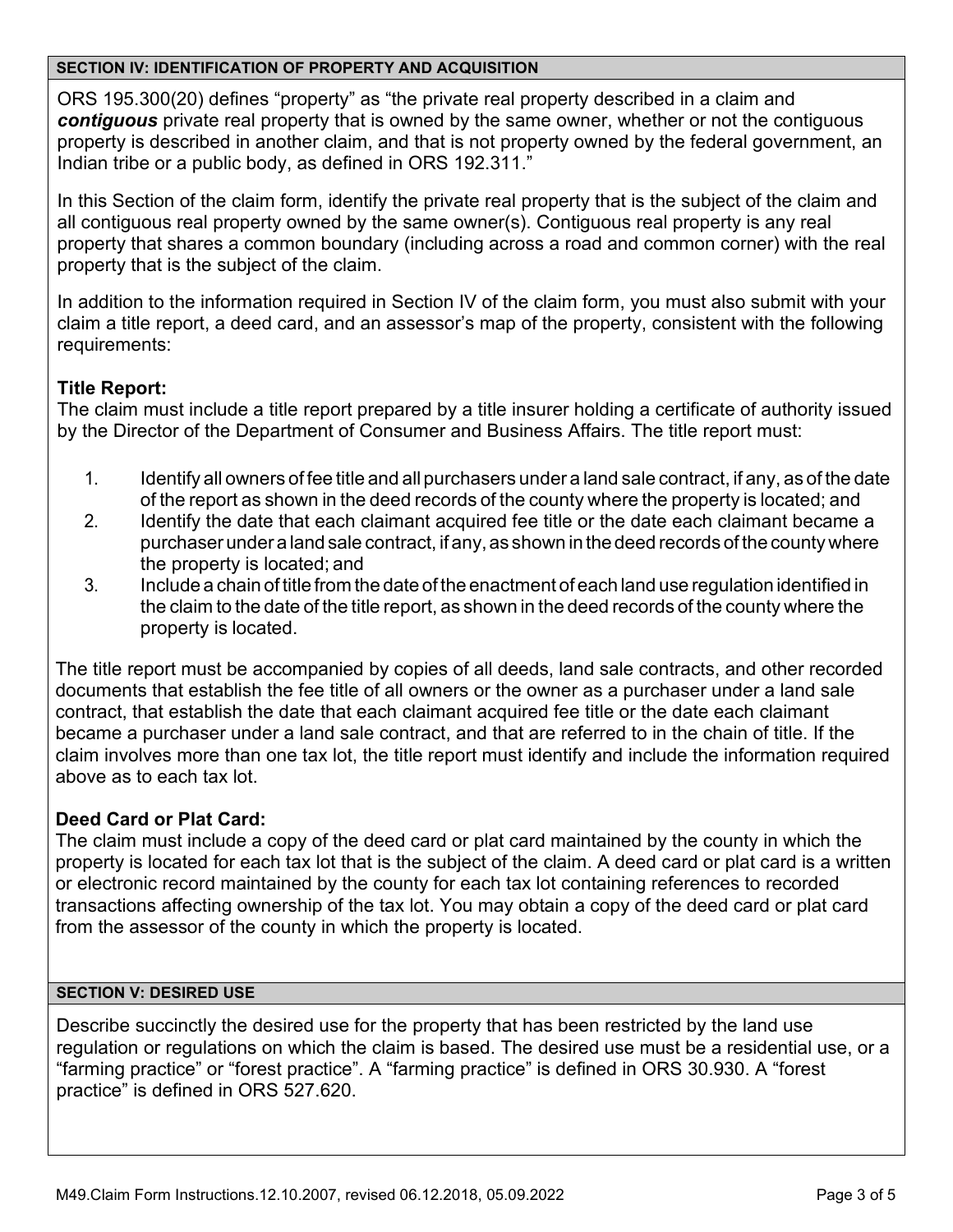#### **SECTION VI: STATE LAND USE REGULATIONS RESTRICTING DESIRED USE**

The Measure 49 Claim must be based on one or more new land use regulations enacted after January 1, 2007, that restrict the desired use of the property. Claims must be filed within 5-years of the date of enactment of the land use regulation.

Identify each state land use regulation that restricts the use of the property and the date each regulation was enacted. Describe how each regulation restricts the desired use of the property.

*Attach additional sheets if you need more space.*

ORS 195.300(14) defines "land use regulation" to mean:

(a) A statute that establishes a minimum lot or parcel size;

(b) A provision in ORS 227.030 to 227.300, 227.350, 227.400, 227.450 or 227.500 or in ORS Chapter 215 that restricts the residential use of private real property;

(c) A provision of a city comprehensive plan, zoning ordinance or land division ordinance that restricts the residential use of private real property zoned for residential use;

(d) A provision of a county comprehensive plan, zoning ordinance or land division ordinance that restricts the residential use of private real property;

(e) A provision, enacted or adopted on or after January 1, 2010, of:

- (A) The Oregon Forest Practices Act;
- (B) An administrative rule of the State Board of Forestry; or

(C) Any other law enacted, or rule adopted, solely for the purpose of regulating a forest practice;

(f) ORS 561.191, a provision of ORS 568.900 to 568.933 or an administrative rule of the State Department of Agriculture that implements ORS 561.191 or 568.900 to 568.933;

(g) An administrative rule or goal of the Land Conservation and Development Commission;or

(h) A provision of a Metro functional plan that restricts the residential use of private real property.

# **SECTION VII. REDUCTION IN FAIR MARKET VALUE OF THE PROPERTY**

In this Section, state the amount of reduction in fair market values of the property caused by the state land use regulations that restrict the desired use of the subject property.

ORS 195.310 provides, in part:

"[t]he reduction in the fair market value of the property caused by the enactment of one or more land use regulations that are the basis for the claim is equal to the decrease, if any, in the fair market value of the property from the date that is one year before the enactment of the land use regulation to the date that is one year after the enactment, plus interest."

ORS 195.332 provides, in part:

"[t]he fair market value is the actual value of property, with all of the property's adaptations to general and special purposes. The fair market value of property does not include any prospective value, speculative value or possible value based upon future expenditures and improvements."

The reduction in fair market value must be established by a written appraisal consistent with requirements of ORS 195.310, 195.326, and 195.332. The written appraisal must be submitted with the claim.

#### **SECTION VIII. SIGNATURE**

All claimants or the agent of the claimant(s) must execute the claim form.